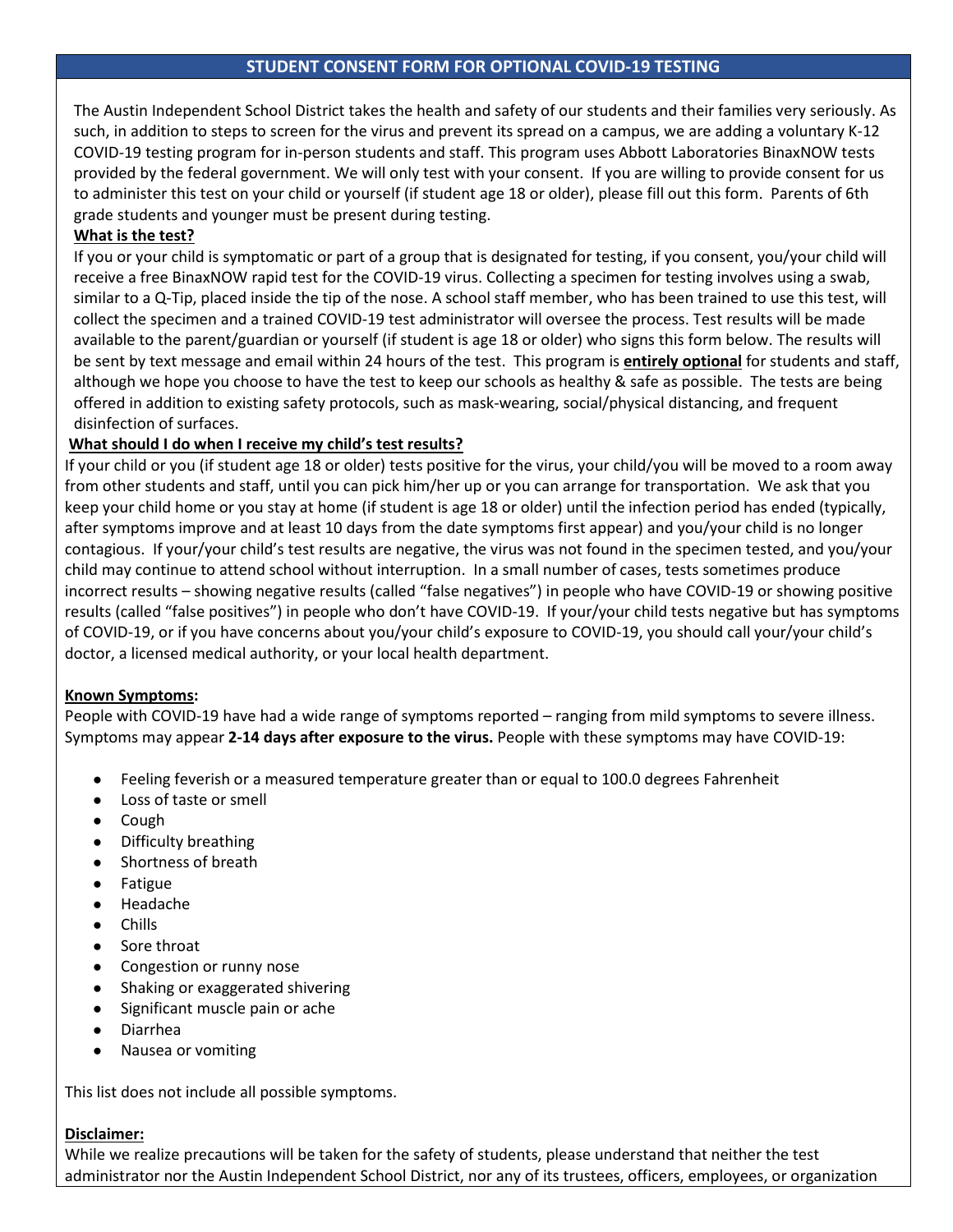|                                                                               | sponsors are liable for any accident or injuries that may occur to your child or yourself (if student age 18 or older), as a                                                                                                                                                                                                                                                                                                                                                                                                                                                                                                                                                                                                                                                                                                                                                                                                                                                                                                                                                                                                                                                                                    |                            |                        |                                |
|-------------------------------------------------------------------------------|-----------------------------------------------------------------------------------------------------------------------------------------------------------------------------------------------------------------------------------------------------------------------------------------------------------------------------------------------------------------------------------------------------------------------------------------------------------------------------------------------------------------------------------------------------------------------------------------------------------------------------------------------------------------------------------------------------------------------------------------------------------------------------------------------------------------------------------------------------------------------------------------------------------------------------------------------------------------------------------------------------------------------------------------------------------------------------------------------------------------------------------------------------------------------------------------------------------------|----------------------------|------------------------|--------------------------------|
| result of agreeing to the test.                                               | TO BE COMPLETED BY PARENT, GUARDIAN OR ADULT STUDENT                                                                                                                                                                                                                                                                                                                                                                                                                                                                                                                                                                                                                                                                                                                                                                                                                                                                                                                                                                                                                                                                                                                                                            |                            |                        |                                |
|                                                                               | <b>Parent/Guardian Information</b>                                                                                                                                                                                                                                                                                                                                                                                                                                                                                                                                                                                                                                                                                                                                                                                                                                                                                                                                                                                                                                                                                                                                                                              |                            |                        |                                |
|                                                                               | You will be notified with test results either via cell phone or email, or both.                                                                                                                                                                                                                                                                                                                                                                                                                                                                                                                                                                                                                                                                                                                                                                                                                                                                                                                                                                                                                                                                                                                                 |                            |                        |                                |
| Parent/Guardian                                                               |                                                                                                                                                                                                                                                                                                                                                                                                                                                                                                                                                                                                                                                                                                                                                                                                                                                                                                                                                                                                                                                                                                                                                                                                                 |                            |                        |                                |
| <b>Print Name:</b>                                                            |                                                                                                                                                                                                                                                                                                                                                                                                                                                                                                                                                                                                                                                                                                                                                                                                                                                                                                                                                                                                                                                                                                                                                                                                                 |                            |                        |                                |
| Parent/Guardian Cell/Mobile #:<br>Note: results will be texted to this cell # |                                                                                                                                                                                                                                                                                                                                                                                                                                                                                                                                                                                                                                                                                                                                                                                                                                                                                                                                                                                                                                                                                                                                                                                                                 |                            |                        |                                |
| Parent/Guardian                                                               |                                                                                                                                                                                                                                                                                                                                                                                                                                                                                                                                                                                                                                                                                                                                                                                                                                                                                                                                                                                                                                                                                                                                                                                                                 |                            |                        |                                |
| <b>Email Address:</b>                                                         |                                                                                                                                                                                                                                                                                                                                                                                                                                                                                                                                                                                                                                                                                                                                                                                                                                                                                                                                                                                                                                                                                                                                                                                                                 |                            |                        |                                |
|                                                                               | <b>Child/Student Information</b>                                                                                                                                                                                                                                                                                                                                                                                                                                                                                                                                                                                                                                                                                                                                                                                                                                                                                                                                                                                                                                                                                                                                                                                |                            |                        |                                |
| <b>Child/Student Print Name:</b>                                              |                                                                                                                                                                                                                                                                                                                                                                                                                                                                                                                                                                                                                                                                                                                                                                                                                                                                                                                                                                                                                                                                                                                                                                                                                 |                            |                        |                                |
| School ID#:                                                                   |                                                                                                                                                                                                                                                                                                                                                                                                                                                                                                                                                                                                                                                                                                                                                                                                                                                                                                                                                                                                                                                                                                                                                                                                                 |                            |                        |                                |
| <b>Driver's License #:</b>                                                    |                                                                                                                                                                                                                                                                                                                                                                                                                                                                                                                                                                                                                                                                                                                                                                                                                                                                                                                                                                                                                                                                                                                                                                                                                 |                            |                        |                                |
| (if applicable)                                                               |                                                                                                                                                                                                                                                                                                                                                                                                                                                                                                                                                                                                                                                                                                                                                                                                                                                                                                                                                                                                                                                                                                                                                                                                                 |                            |                        |                                |
| <b>Street Address:</b>                                                        |                                                                                                                                                                                                                                                                                                                                                                                                                                                                                                                                                                                                                                                                                                                                                                                                                                                                                                                                                                                                                                                                                                                                                                                                                 | City:                      |                        | State:                         |
| Zip Code:                                                                     |                                                                                                                                                                                                                                                                                                                                                                                                                                                                                                                                                                                                                                                                                                                                                                                                                                                                                                                                                                                                                                                                                                                                                                                                                 | County:                    |                        |                                |
| School:                                                                       |                                                                                                                                                                                                                                                                                                                                                                                                                                                                                                                                                                                                                                                                                                                                                                                                                                                                                                                                                                                                                                                                                                                                                                                                                 |                            | Grade<br>Level:        |                                |
| <b>Date of Birth:</b>                                                         |                                                                                                                                                                                                                                                                                                                                                                                                                                                                                                                                                                                                                                                                                                                                                                                                                                                                                                                                                                                                                                                                                                                                                                                                                 |                            | Age:                   |                                |
| (MM/DD/YYYY)<br>Race/Ethnicity:                                               | $J$ Asian<br>Hispanic<br>$\mathsf{\mathsf{I}}$ Black<br>White<br>Unknown                                                                                                                                                                                                                                                                                                                                                                                                                                                                                                                                                                                                                                                                                                                                                                                                                                                                                                                                                                                                                                                                                                                                        | Native American/Indigenous | Gender:                | $Male$ Female<br>Other/Unknown |
| <b>Physician or Healthcare</b><br>Provider                                    |                                                                                                                                                                                                                                                                                                                                                                                                                                                                                                                                                                                                                                                                                                                                                                                                                                                                                                                                                                                                                                                                                                                                                                                                                 |                            | Phone<br><b>Number</b> |                                |
|                                                                               | <b>CONSENT</b>                                                                                                                                                                                                                                                                                                                                                                                                                                                                                                                                                                                                                                                                                                                                                                                                                                                                                                                                                                                                                                                                                                                                                                                                  |                            |                        |                                |
| By signing below, I confirm that:                                             |                                                                                                                                                                                                                                                                                                                                                                                                                                                                                                                                                                                                                                                                                                                                                                                                                                                                                                                                                                                                                                                                                                                                                                                                                 |                            |                        |                                |
| COVID-19 by nasal swab.<br>В.<br>C.<br>test result.                           | A. I authorize the school system to conduct collection and testing of my child or me (if student age 18 or older) for<br>A. I authorize the school system to share results of the testing with my/my child's medical provider, local and<br>state health authorities, AISD Health Services, the designated campus/department COVID-19<br>designee/alternate, and the campus principal.<br>I acknowledge that a positive test result is an indication that my child or me (if student age 18 or older), must<br>self-isolate and also continue wearing a mask or face covering as directed in an effort to avoid infecting others.<br>I understand the school system is not acting as my/my child's medical provider, this testing does not replace<br>treatment by my/my child's medical provider, and I assume complete and full responsibility to take appropriate<br>action with regards to my child's test results. I agree I will seek medical advice, care and treatment from my/my<br>child's medical provider if I have questions or concerns, or if their condition worsens.<br>D. I understand that, as with any medical test, there is the potential for a false positive or false negative COVID-19 |                            |                        |                                |
|                                                                               | I, the undersigned, have been informed about the test purpose, procedures, possible benefits and risks, and I have<br>received a copy of this Informed Consent. I have been given the opportunity to ask questions before I sign, and I have<br>been told that I can ask additional questions at any time. I agree to the testing protocol and statements above and<br>voluntarily consent to this testing for COVID-19 for my child/myself.                                                                                                                                                                                                                                                                                                                                                                                                                                                                                                                                                                                                                                                                                                                                                                    |                            |                        |                                |

| Signature of Parent/ Guardian: |  |  | Date: |  |
|--------------------------------|--|--|-------|--|
|                                |  |  |       |  |
|                                |  |  |       |  |